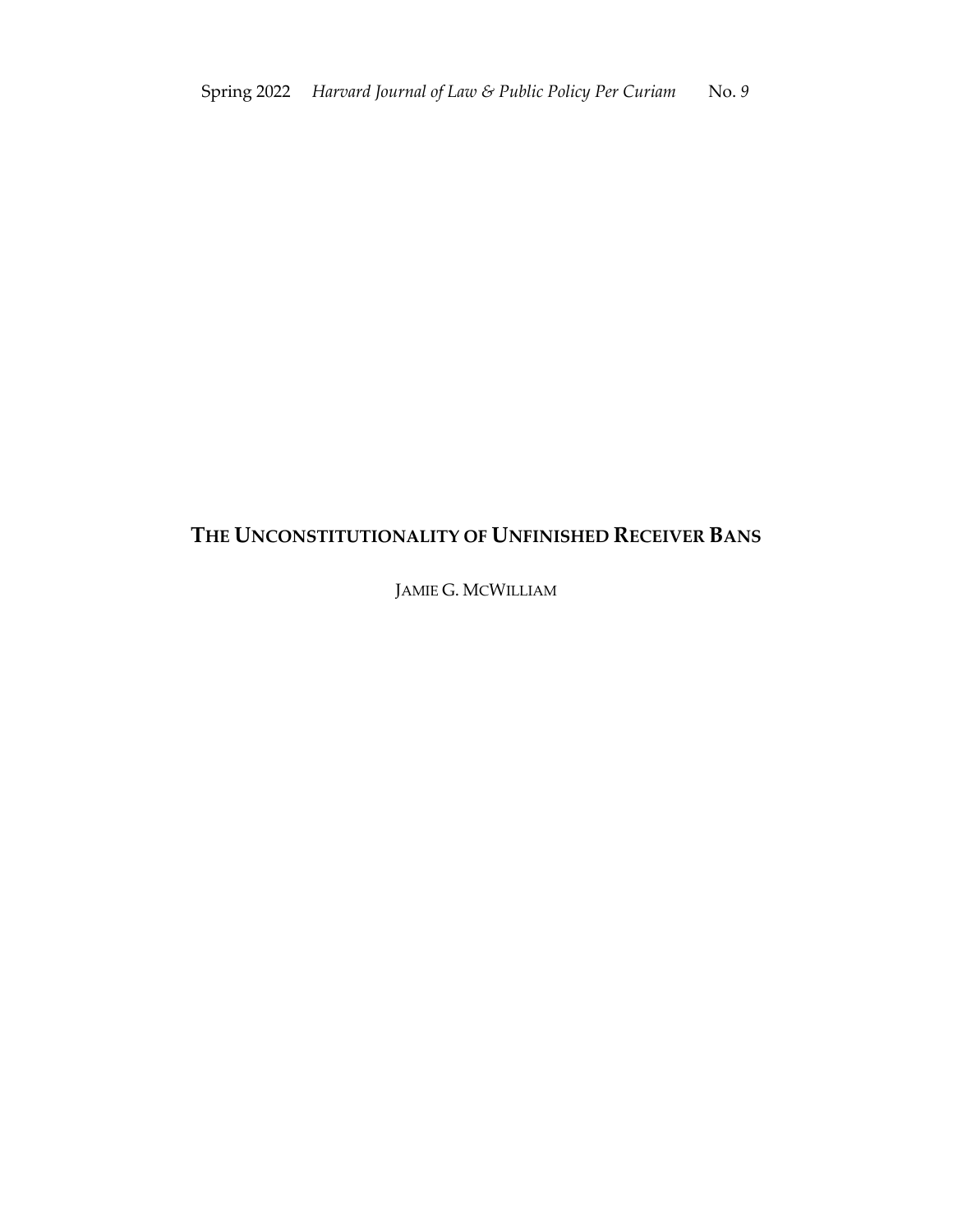# *The Unconstitutionality of Unfinished Receiver Bans*

Jamie G. McWilliam1

# **Introduction**

There is a long and storied tradition in the United States of privately manufacturing firearms. In fact, at the time of the founding, there were no large-scale firearm manufacturers. Rather, prospective firearm purchasers would either have to make the weapon themselves or find a blacksmith to create a one-off firearm for them.2 Private firearms were very precise—much more so than what governments could typically afford to provide for their own troops. They were so precise, in fact, that ammunition would have to be made at home to custom match the individual firearm.3

In the past, making a firearm at home was an arduous process. A barrel would have to be hammered out of an iron sheet and then welded.<sup>4</sup> The stock would be hand carved from wood.<sup>5</sup> The firing mechanism would have to be fashioned from iron. <sup>6</sup> And the gunpowder for ammunition would be made using foraged sulfur and the charcoal from campfires. This was a time-consuming process that more closely resembled the craftsmanship of an expensive mechanical watch than the computer-controlled machining of the firearm factory today.

<sup>&</sup>lt;sup>1</sup> Harvard Law School, J.D. class of 2022; B.S., Montana State University, 2018. Special thanks to Professor Jack Goldsmith for his comments on an early draft of this paper, and to the staff of JLPP Per Curiam for all their helpful edits.

<sup>2</sup> Brief for the Madison Soc'y Found., Inc. as Amicus Curiae Supporting Plaintiffs-Appellants at 6, Def. Distributed v. U.S. Dep't of State, 2016 WL 5383110 (5th Cir. 2016) (No. 15-507559).

<sup>3</sup> *Id.* at 11.

<sup>4</sup> *Id.* at 6. (citing Gary Brumfield, *Rifle Barrel Making: The 18th Century Process*, FLINTRIFLESMITH (Mar. 25, 2021), https://www.flintriflesmith.com/ToolsandTechniques/barrelmaking.htm).

<sup>5</sup> *Id.* at 7.

 $6$  *Id.*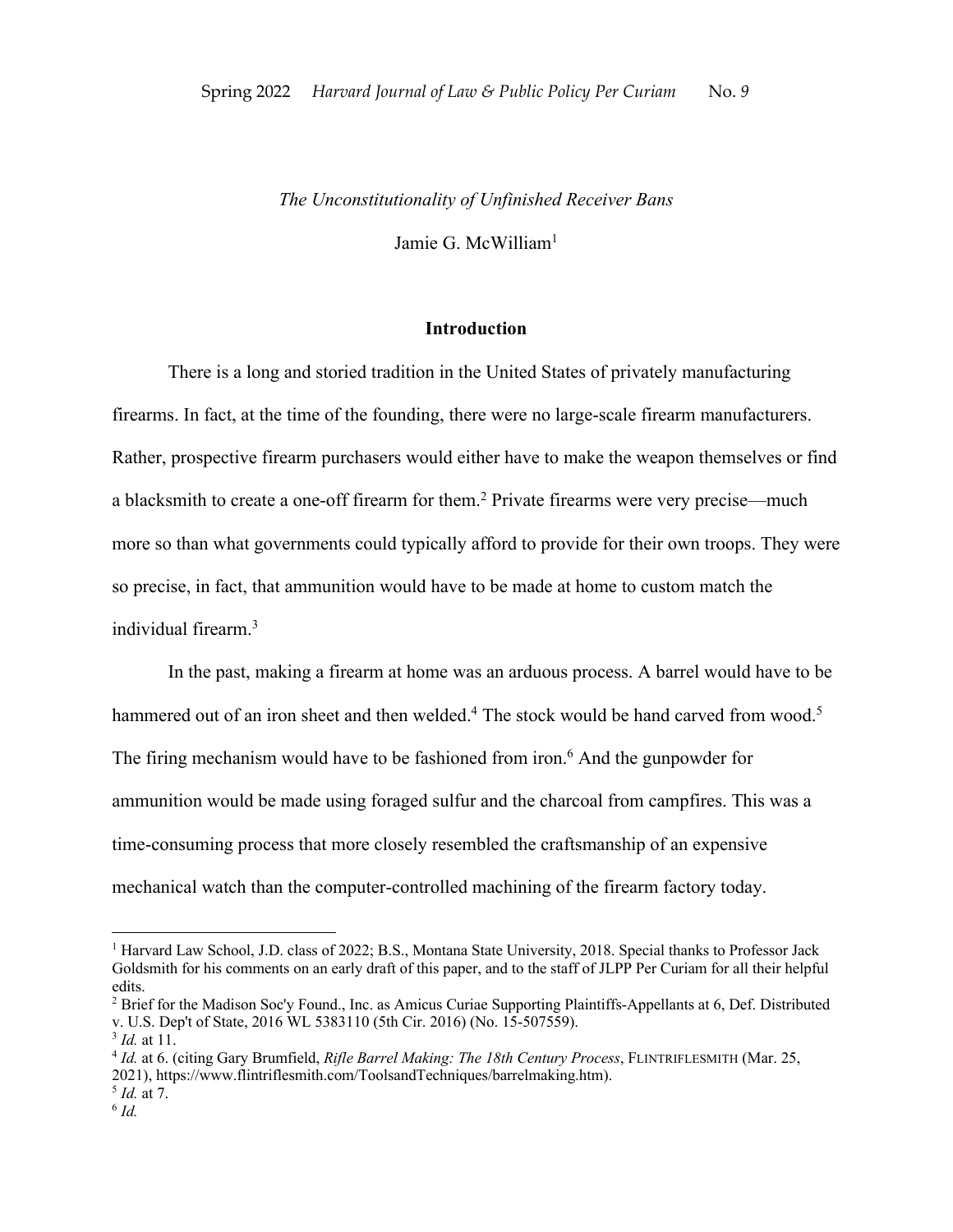Some still engage in this historical process of firearm building.<sup>7</sup> Today, though, the prospective firearm manufacturer has less laborious options for doing so. They can purchase components to build a firearm from pre-built parts.<sup>8</sup> They can also print firearms using one of many commercially available 3D printers.<sup>9</sup> The relative ease with which firearms can be made using modern technology has led to the concern that convicted felons may circumvent their inability to purchase a firearm by making one at home.<sup>10</sup> In response, a number of states have introduced laws to limit the ability of citizens to construct their own firearms.<sup>11</sup>

Given the intriguing technology involved, the legal implications of 3D printed firearms and laws related to them have captured the attention of commentators and scholars.12 However, a more common, yet less flashy, method has gone largely under the radar: The uses of an unfinished receiver (colloquially known as an 80% lower). This paper examines the constitutionality of legal restrictions on the use of unfinished receivers. Many arguments against such restrictions are based on equal protection or due process, <sup>13</sup> but this paper will focus on their Second Amendment implications.

<sup>7</sup> *Id.* ("Wallace Gusler, retired Master Gunsmith at Colonial Williamsburg, began as a sawmill worker and later turned to creating custom flintlock firearms.").

<sup>8</sup> *See, e.g.*, 80 PERCENT LOWER RIFLE KITS, https://www.80-lower.com/ar-15-rifle-kits/ [https://perma.cc/B373- 48TN].

<sup>9</sup> John Biggs, *What You Need To Know About The Liberator 3D-Printed Pistol*, TECHCRUNCH (May 6, 2013), http://techcrunch.com/2013/05/06/what-you-need-to-know-about-the-liberator-3d-printed-pistol [https://perma.cc/3KLD-9FSV].

<sup>&</sup>lt;sup>10</sup> Scott J. Beigel Unfinished Receiver Act, 2021 Sess. Law News of N.Y. Ch. 519 (West).  $11$  *Id.* 

<sup>12</sup> *See, e.g.*, James B. Jacobs & Alex Haberman, *3D-Printed Firearms, Do-It-Yourself Guns, & the Second Amendment*, 80 LAW & CONTEMP. PROBS. 129 (2017).

<sup>13</sup> Zachary Bright, *State judge temporarily blocks portion of new law banning 'ghost guns'*, THE NEVADA INDEPENDENT (July 28th, 2021, 2:00 AM), https://thenevadaindependent.com/article/state-judge-temporarily-blocksportion-of-new-law-banning-ghost-guns [https://perma.cc/V4LU-DU44].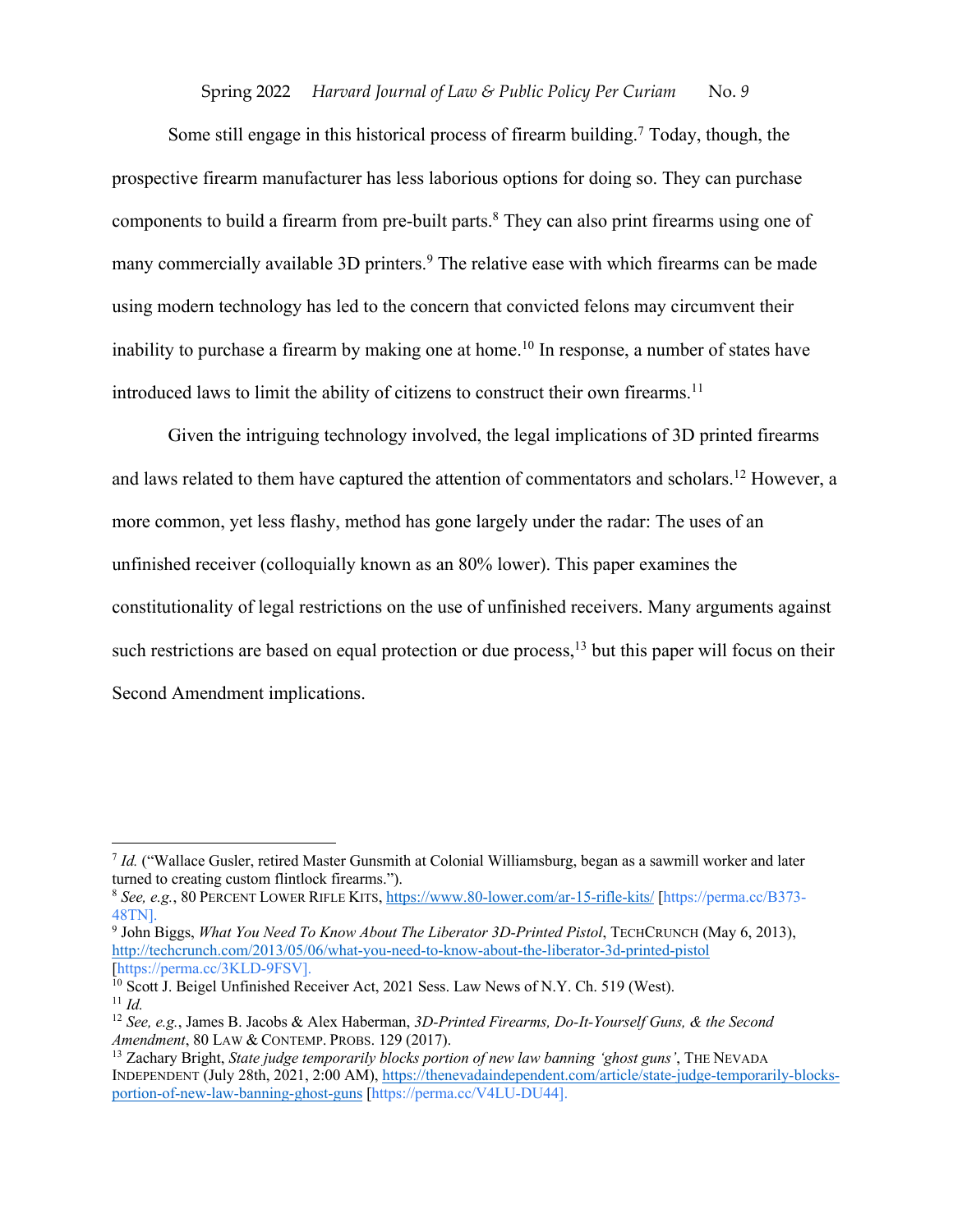Part I of this paper examines unfinished receivers and laws regulating them. Part II lays out the proper way to review Second Amendment restrictions. Part III uses this review framework to argue that bans on unfinished receivers are unconstitutional.

# **I. Unfinished Receivers and Their Legal Context**

To function, a firearm generally must have a receiver (sometimes split into a lower and upper receiver), a firing assembly, a chamber, and a barrel.<sup>14</sup> During operation, the receiver accepts ammunition, the firing assembly uses a firing pin to strike the primer of the ammunition in the chamber, and upon firing, the bullet travels down the barrel towards the target.<sup>15</sup> When a firearm is broken down into its constituent parts, under current federal law, only the lower receiver is legally classified as "the firearm."<sup>16</sup> This means that purchasing a lower receiver bears all of the legal restrictions of buying a completed firearm, while purchasing any other component bears none.

Unfinished lower receivers, officially labelled "receiver blanks" by the Bureau of Alcohol, Tobacco, Firearms, and Explosives ("ATF"), require machining at home to transform them into a usable firearm receiver.<sup>17</sup> When the unfinished receiver is purchased, it is little more than a chunk of metal or polymer in the vague shape of a lower receiver.<sup>18</sup> Only after milling out the cavity for the firing assembly, and drilling holes for the safety lever, hammer pin, and trigger pin, can the lower receiver be installed with the requisite components to complete the firearm.19

<sup>14</sup> Howard Hall, *Internal Ballistics Part 1—Cycle of Operation and Firearm Function*, AEGIS (June 9, 2014), https://aegisacademy.com/blogs/test-blog-post/internal-ballistics-part-1-cycle-of-operation-and-firearm-function [https://perma.cc/A8HN-TFE9]. <sup>15</sup> *Id.*

<sup>16</sup> 27 C.F.R. § 478.11 (2021).

<sup>17</sup> Bureau of Alcohol, Tobacco, Firearms, and Explosives, *Are "80%" or "unfinished" receivers illegal?*, https://www.atf.gov/firearms/qa/are-%E2%80%9C80%E2%80%9D-or-%E2%80%9Cunfinished%E2%80%9Dreceivers-illegal [https://perma.cc/4JB8-XNUM].

<sup>18</sup> 80 PERCENT LOWER, https://www.80-lower.com/80-percent-lower [https://perma.cc/N2FE-JKRW]. <sup>19</sup> *Id.*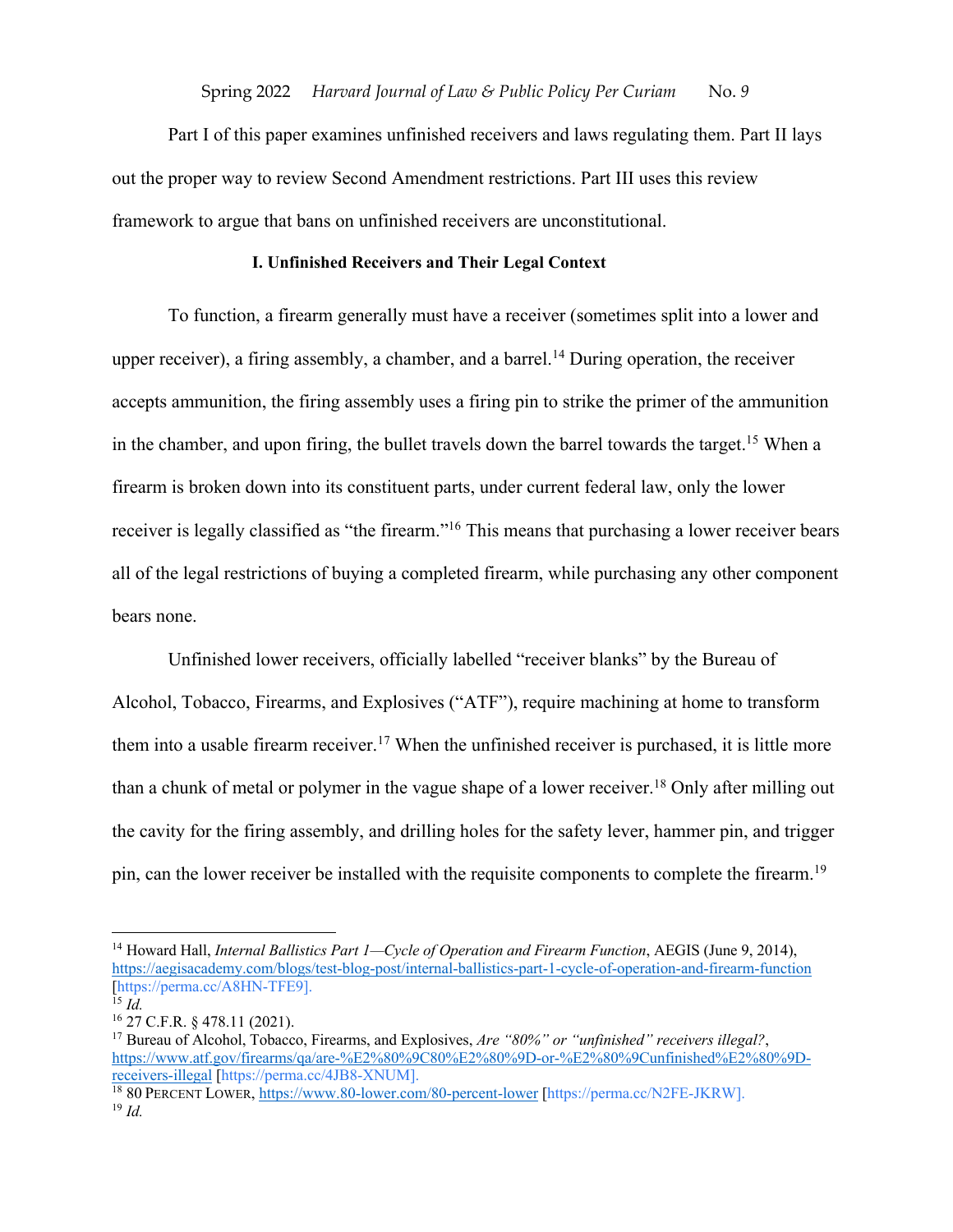Many suppliers of unfinished receivers also sell jigs and other tools to make the job easier for the home manufacturer.<sup>20</sup> Still, each of these steps require some level of sophisticated machinery, such as a mill, router, and drill press.

Because the unfinished receiver is purchased in an unusable state, the ATF does not consider it to be a firearm.<sup>21</sup> This means that purchasing one does not require a background check,<sup>22</sup> that a Federal Firearms License ("FFL") is not required to sell one,<sup>23</sup> and that serialization is not federally required.<sup>24</sup> Further, there are no federal restrictions on finishing the machining of the lower receiver and assembling it into a complete firearm. The Gun Control Act of 1968<sup>25</sup> requires a license to manufacture only with the intent to sell, so manufacturing a firearm for personal use without an FFL is legal under current federal law.<sup>26</sup> Because of this, unfinished receivers allow a knowledgeable individual with machining tools to build a fully functioning, unserialized firearm at home.

Since firearms built this way are unserialized, they are more difficult to trace than factory-built ones, or even to prove the existence of.<sup>27</sup> Some have argued that this quality makes them more likely to be used in a crime and have pushed for laws banning the home-construction

<sup>21</sup> Bureau of Alcohol, Tobacco, Firearms, and Explosives, *Are "80%" or "unfinished" receivers illegal?*, https://www.atf.gov/firearms/qa/are-%E2%80%9C80%E2%80%9D-or-%E2%80%9Cunfinished%E2%80%9Dreceivers-illegal [https://perma.cc/4JB8-XNUM].

<sup>20</sup> *See, e.g.*, 80 PERCENT LOWER UNFINISHED RECEIVER JIG, https://www.80-lower.com/80-lower-jig [https://perma.cc/R3F9-X5LM].

 $22$  18 U.S.C.  $\S$ 921(s) (2018).

 $23$  18 U.S.C. §923(a).

 $24$  18 U.S.C. §923(i).

<sup>25</sup> Gun Control Act of 1968, Pub. L. No. 90-618, 82 Stat. 1213 (1968).

<sup>26</sup> 18 U.S.C. §923.

<sup>27</sup> Annie Karni, *Ghost Guns: What They Are, and Why They Are an Issue Now*, N.Y. TIMES (Apr. 9, 2021), https://www.nytimes.com/2021/04/09/us/politics/ghost-guns-explainer.html [https://perma.cc/VVX9-BYBX].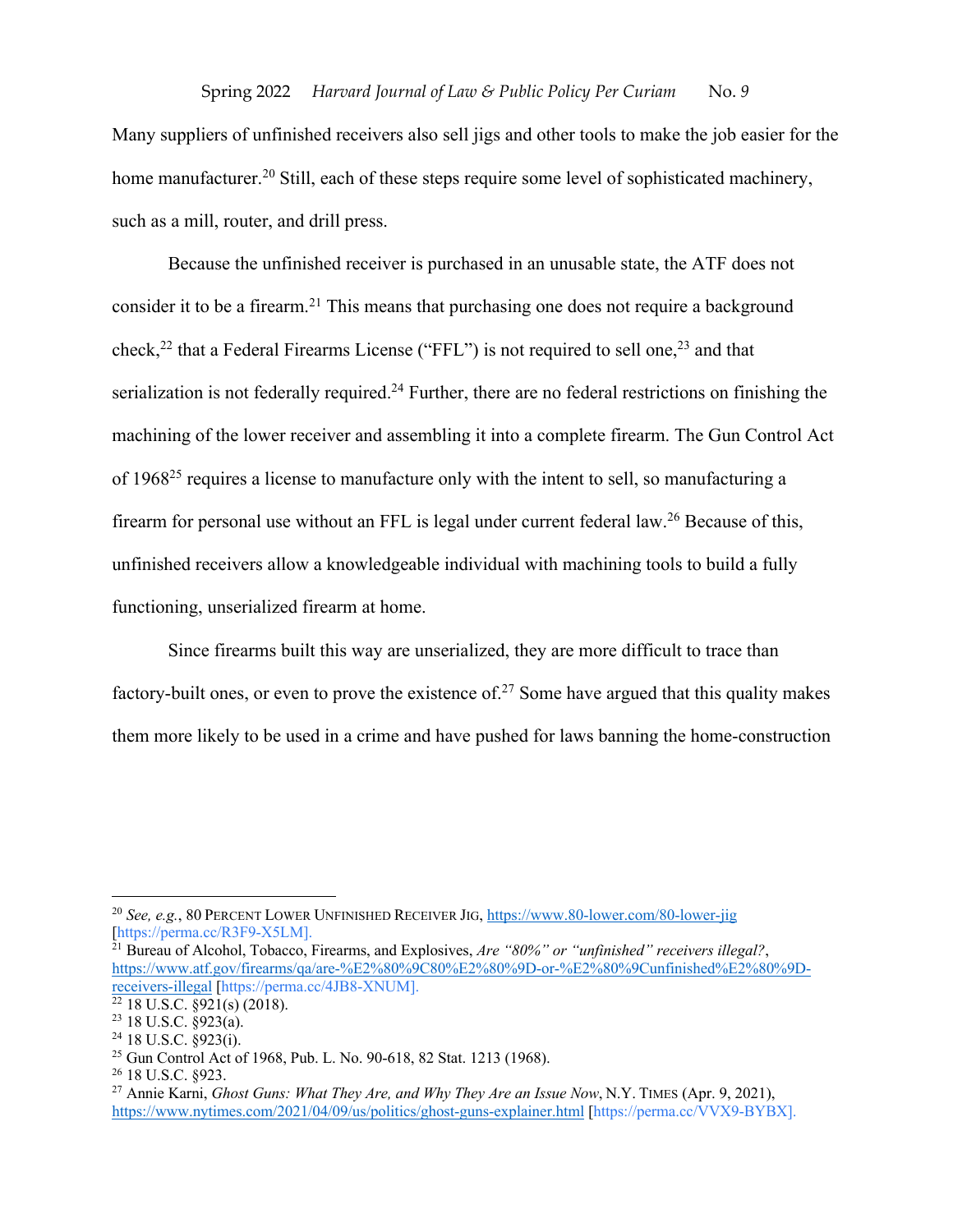of firearms.<sup>28</sup> Advocates of these laws have labelled unserialized, home-built firearms "ghost guns" because they are supposedly untraceable or invisible to the law.29

In response to these lobbying efforts, a handful of states have enacted laws to restrict access to home-built firearms.<sup>30</sup> Some states have taken a modest approach, simply requiring home builders to serialize their firearms.<sup>31</sup> Others have acted more aggressively, criminalizing the mere possession or sale of an unfinished receiver.<sup>32</sup>

California, for example, requires any home firearm builder to apply to the California Department of Justice for a unique serial number for their weapon.<sup>33</sup> They ban the sale or transfer of any home built firearm that has not received a serial number.<sup>34</sup> California also requires any sale of a "firearm precursor part" (including unfinished receivers) to be conducted through licensed vendors, pursuant to a background check.<sup>35</sup> Thus, while not outright banning them, California treats incomplete lower receivers more like operational firearms.

On the other end of the spectrum, in 2021, Nevada enacted one of the strictest legislations on home-built firearms to date.<sup>36</sup> The new law makes it a crime to import or sell an unfinished and unserialized frame or receiver.<sup>37</sup> It also criminalizes selling, or simply assembling, an

<sup>28</sup> Giffords Law Center to Prevent Gun Violence, *Ghost guns—dangerous, homemade untraceable firearms—are increasingly being used to circumvent both federal and state gun laws and kill innocent people*, https://giffords.org/lawcenter/gun-laws/policy-areas/hardware-ammunition/ghost-guns [https://perma.cc/TPR5- E32E].

<sup>29</sup> Karni, *supra* note 27.

<sup>30</sup> Giffords Law Center to Prevent Gun Violence, *supra* note 28 (listing California, Connecticut, Hawaii, Nevada, New Jersey, New York, Rhode Island, Virginia, and Washington, and well as the District of Columbia). <sup>31</sup> *See, e.g.*, CAL. PENAL CODE §29180(b)(1).

<sup>32</sup> *See* Nev. Assemb. 286, 2021 Leg., 81st Sess. (Nev. 2021) (banning unfinished receivers in Nevada); Scott J. Beigel Unfinished Receiver Act, 2021 Sess. Law News of N.Y. Ch. 519 (West) (banning unfinished receivers in New York); D.C. CODE ANN. §§7-2501.01, 7-2502.02, 22-4515(a) (West 2001) (banning unfinished receivers in the District of Columbia).

<sup>33</sup> CAL. PENAL CODE §29180(b)(1).

<sup>34</sup> CAL. PENAL CODE §29180(d)(1).

<sup>35</sup> Cal. S. 118, 2019 Leg., Reg. Sess. §§21-37 (Cal. 2020).

<sup>36</sup> *See* Nev. Assemb. 286, 2021 Leg., 81st Sess. (Nev. 2021).

<sup>37</sup> *Id.* §§3-3.5.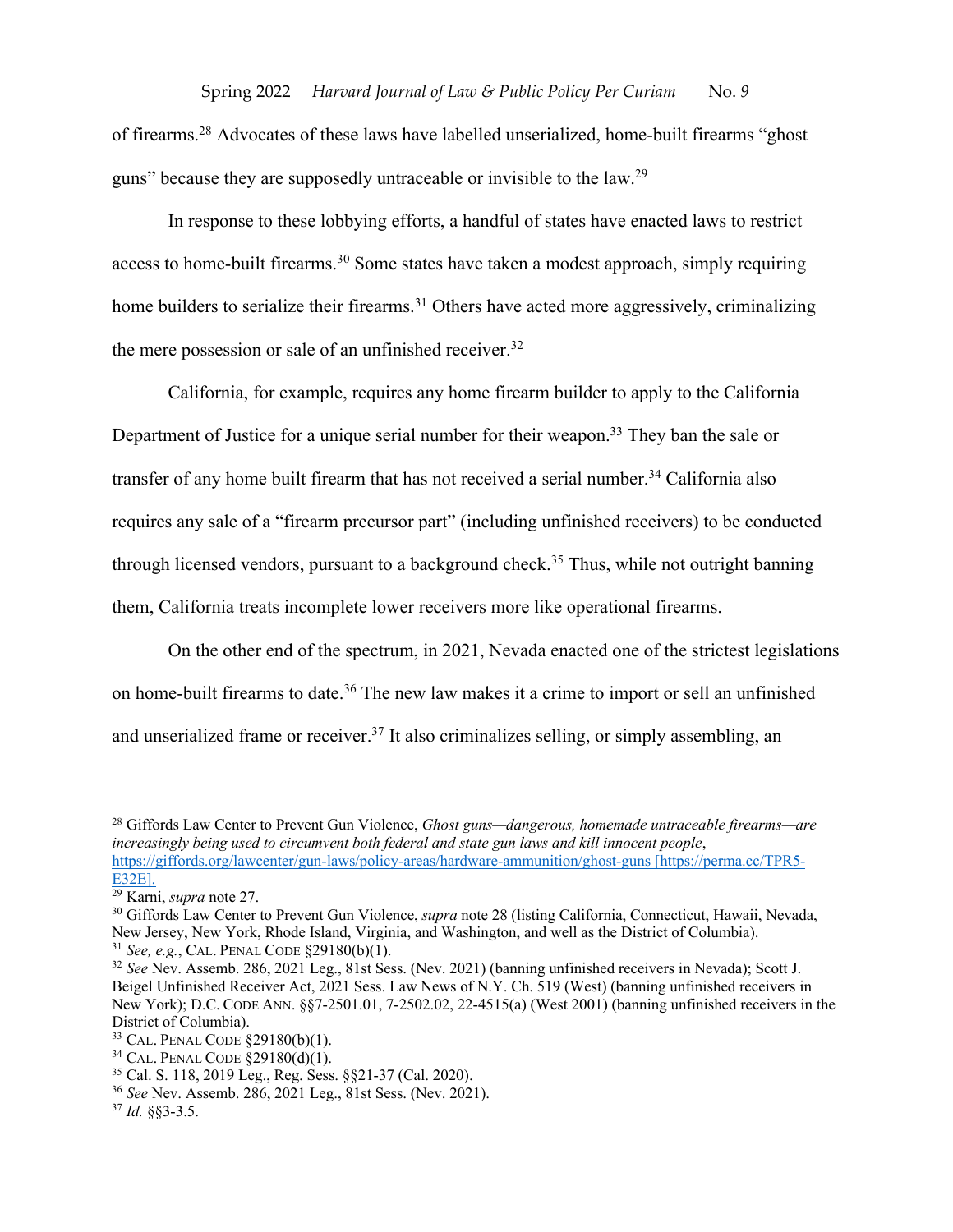unserialized firearm.38 Violations of the new law are classified as a gross misdemeanor for first time offences, and felonies for subsequent offenses.<sup>39</sup> Unlike California's laws, which seek to expand typical firearm regulations to firearm components, Nevada's law is intended to operate as a total ban on home-built firearms.

Most other states that have enacted legislation relating to unfinished receivers impose restrictions falling somewhere between California's and Nevada's. For example, the New York legislature passed the Scott J. Beigel Unfinished Receivers Act, which criminalizes possession of an unfinished receiver except for licensed gunsmiths.<sup>40</sup> Connecticut allows sales of unfinished receivers only between FFLs and prohibits those barred from owning firearms from possessing unfinished receivers.41 The District of Columbia bars possession or transfers of unfinished receivers.42

The laws outlined above all restrict firearm ownership in some way. They limit the ability to acquire a firearm by manufacturing or assembling it, $43$  and in some cases even bar the purchase of privately manufactured firearms.<sup>44</sup> How then, do these laws interact with the Second Amendment's guarantee that "the right of the people to keep and bear Arms, shall not be infringed"?<sup>45</sup>

#### **II. Reviewing Second Amendment Restrictions**

The Supreme Court has yet to provide a definitive test that can be applied to all Second Amendment restrictions. In fact, for over two-hundred years, the Court said little on the

<sup>38</sup> *Id.* §§4-5.

<sup>39</sup> *Id.* §3.5(2).

<sup>40</sup> Scott J. Beigel Unfinished Receiver Act, 2021 Sess. Law News of N.Y. Ch. 519 (West).

<sup>41</sup> Conn. Pub. Act No. 19-6 (2019).

<sup>42</sup> D.C. CODE ANN. §§7-2501.01, 7-2502.02, 22-4515(a) (West 2001).

<sup>43</sup> *See* Nev. Assemb. 286, 2021 Leg., 81st Sess. §§4-5 (Nev. 2021). 44 *See* CAL. PENAL CODE §29180(d)(1).

<sup>45</sup> U.S. Const. amend. II.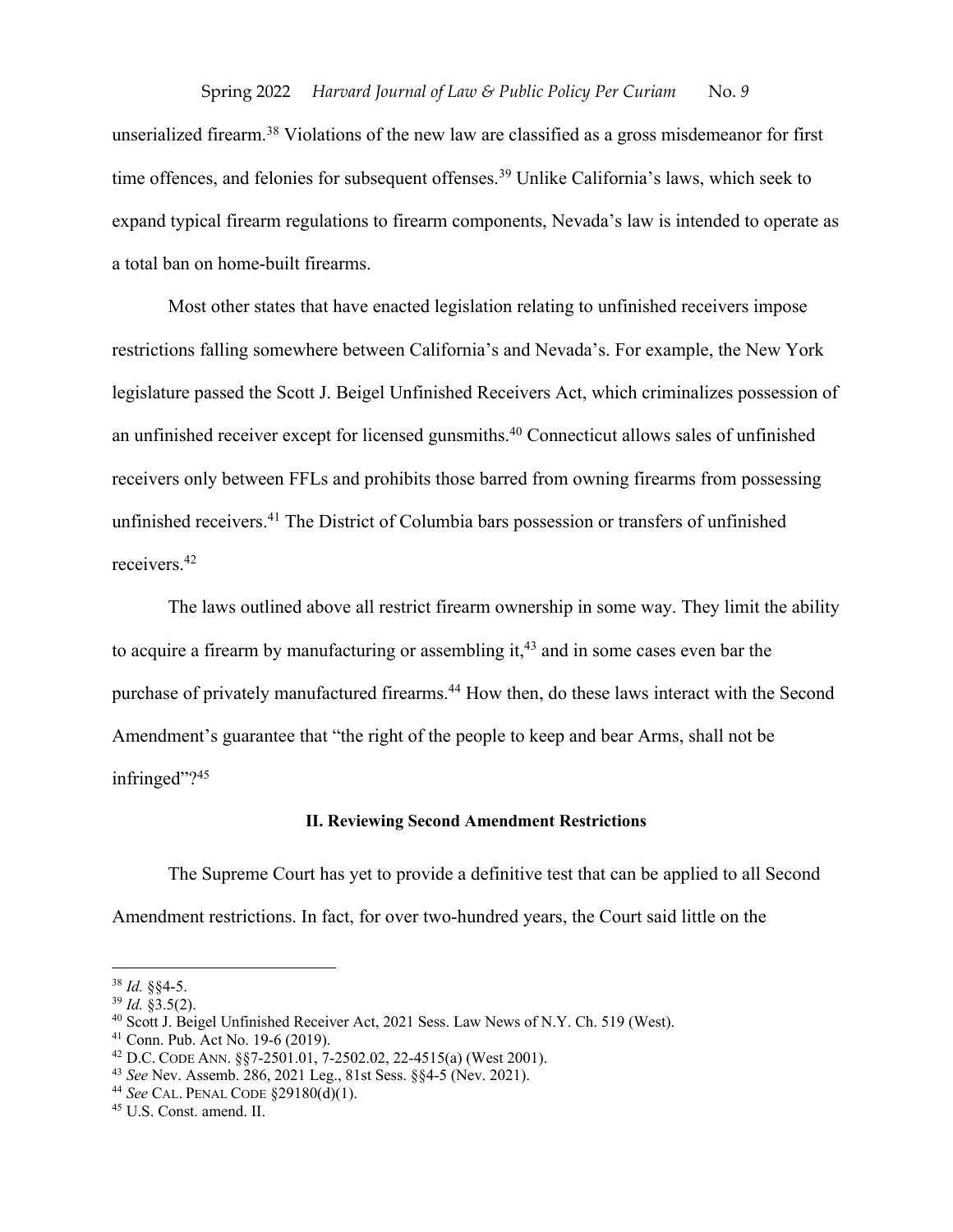subject.46 Then, in 2008, the Court decided *District of Columbia v. Heller*, in which it confirmed that the Second Amendment included an individual right to self-defense.47 Just two years later, in *McDonald v. City of Chicago*, the Court found that the Second Amendment is incorporated against the states.<sup>48</sup> However, in each of these cases, the Supreme Court failed to articulate a general standard of review for Second Amendment regulations. Rather, the Court simply noted that while rational basis would be inappropriate, some limitations to the right to keep and bear arms could be presumptively constitutional.49

This has led to a deep divide among scholars, practitioners, and even judges, as to the appropriate methodology for evaluating Second Amendment claims.<sup>50</sup> Out of this divide, however, and in the Supreme Court's silence, the circuit courts have advanced a general framework that is remarkably consistent in theory, even if the circuits vary in its application.<sup>51</sup> Circuit courts generally apply a two-part test, in which courts first ask "whether the challenged law imposes a burden on conduct falling within the scope of the Second Amendment's guarantee" and if it does, then ask whether the restriction passes a certain level of scrutiny.52

<sup>46</sup> *See* District of Columbia v. Heller (Heller I), 554 U.S. 570, 626 (2008) ("For most of our history the [issue] did not present itself."). Prior to *Heller I*, only three Supreme Court cases raised Second Amendment issues. *See* United States v. Miller, 307 U.S. 174, 178 (1939) (upholding the constitutionality of a federal ban on shotguns less than eighteen inches long); Presser v. Illinois, 116 U.S. 252, 253, 265 (1886) (upholding the constitutionality of a state law restricting gun ownership for those not in militia service); United States v. Cruikshank, 92 U.S. 542, 553 (1876) (finding that the Second Amendment only constrained the federal government).

<sup>47</sup> *Heller I*, 554 U.S. at 595.

<sup>48</sup> 561 U.S. 742, 778 (2010).

<sup>49</sup> *Heller I*, 554 U.S. at 628. One of *Heller*'s most controversial aspects is Scalia's inclusion, in dicta, of presumptively constitutional limitations on the Second Amendment right. *Id.* at 688 (Breyer, J., dissenting) (listing "prohibitions on concealed weapons, forfeiture by criminals of the Second Amendment right, prohibitions on firearms in certain locales, and governmental regulation of commercial firearm sales").

<sup>50</sup> *See* Eric Ruben & Joseph Blocher, *From Theory to Doctrine: An Empirical Analysis of the Right to Keep and Bear Arms After* Heller, 67 DUKE L.J. 1433, 1451-52 (2018)

<sup>51</sup> Post-*Heller* Litigation Summary, Giffords Law Center (Feb. 9, 2022), https://giffords.org/lawcenter/gunlaws/litigation/post-heller-litigation-summary/.

<sup>52</sup> United States v. Marzzarella, 614 F.3d 85, 89 (3d Cir. 2010); *see also* Worman v. Healey, 922 F.3d 26, 33 (1st Cir. 2019); GeorgiaCarry.Org, Inc. v. U.S. Army Corps of Eng'rs, 788 F.3d 1318, 1322 (11th Cir. 2015); N.Y. State Rifle & pistol Ass'n v. Cuomo, 804 F.3d 242, 253 (2d Cir. 2015); United States v. Chovan, 735 F.3d 1127, 1136 (9th Cir. 2013); Nat'l Rifle Ass'n of Am., Inc. v. Bureau of Alcohol, Tobacco, Firearms & Explosives, 700 F.3d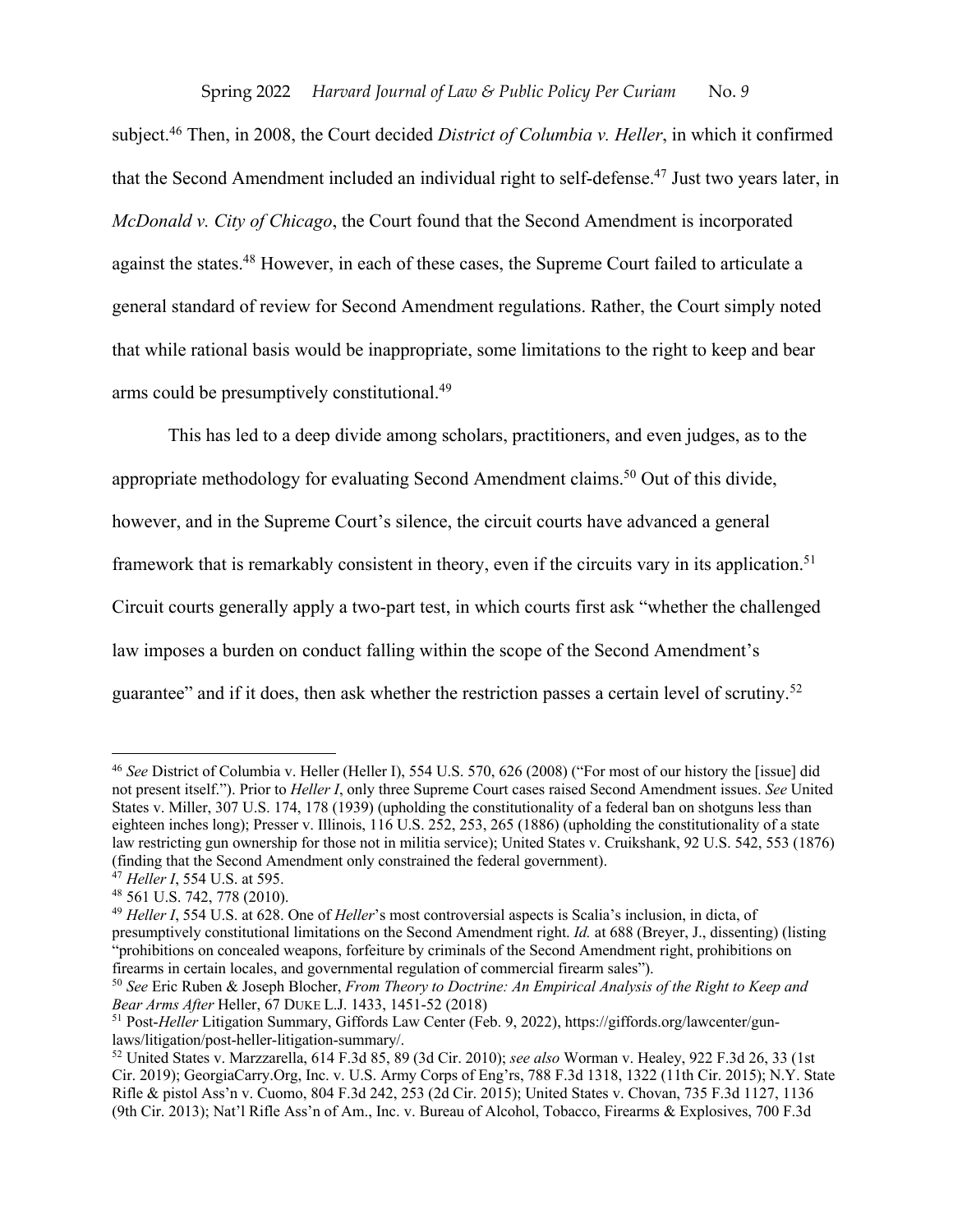It is within these steps that the divide becomes clearer. Step one sometimes involves a historical analysis that looks to the intended scope of the Second Amendment at the time of the founding.53 Yet other scholars have suggested that "originalism has had a limited role in post-*Heller* Second Amendment litigation."54 Step two breaks down even further. Because *Heller* declined to apply a specific standard of scrutiny—beyond barring rational basis review<sup>55</sup>—circuit courts have been free to apply any heightened level they choose. In the view of some judges, post-*Heller* cases have been nearly unanimous in finding that intermediate scrutiny is always appropriate when considering Second Amendment regulations. <sup>56</sup> Others disagree, and have asked how close a law comes to the "core" of the Second Amendment right to determine whether to apply intermediate or strict scrutiny.<sup>57</sup> As this disagreement shows, there is no settled test for determining either the scope of the Second Amendment or the appropriate level of scrutiny to apply to regulations of its right "to keep and bear arms."58

Nevertheless, Supreme Court precedent can be instructive in determining how to properly utilize the circuit courts' two-part tests. In determining whether an individual right to bear arms

<sup>185, 194 (5</sup>th Cir. 2012); United States v. Greeno, 679 F.3d 510, 518 (6th Cir. 2012); Heller v. District of Columbia (Heller II), 670 F.3d 1244, 1252 (D.C. Cir. 2011); Ezell v. City of Chicago, 651 F.3d 684, 702-03 (7th Cir. 2011); United Sates v. Chester, 628 F.3d 673, 680 (4th Cir. 2010); United States v. Reese, 627 F.3d 792, 800-01 (10th Cir. 2010). In each of these, the relevant circuit court adopted a variation of the two-part test. Only the Eighth Circuit has yet to adopt a form of the test. *See* Lauren Devendorf, *Second-Class Citizens Under the Second Amendment: the Case for Applying Strict Scrutiny to Lifetime Firearm Bans for Individuals Previously Committed to Mental Institutions*, 106 CORNELL L. REV. 501, 508 (2021). The Federal Circuit does not hear Second Amendment cases due to its specialized nature. *See, e.g.,* 28 U.S.C. §1295 (describing the Federal Circuit's specialized jurisdiction). <sup>53</sup> *See* Jackson v. City & Cty of San Francisco, 746 F.3d 953, 960 (9th Cir. 2014), cert. denied, 135 S. Ct. 2799 (2015) (noting that step one asks whether "the record includes persuasive historical evidence establishing that the regulation at issue imposes prohibitions that fall outside the historical scope of the Second Amendment"). <sup>54</sup> Lawrence Rosenthal, *The Limits of Second Amendment Originalism and the Constitutional Case for Gun Control*, 92 WASH. U. L. REV. 1187, 1200 (2015) ("The emerging consensus in the lower courts uses original meaning only as a threshold test, which screens out some claims, but contemplates that laws—even those limiting the extent to which individuals can exercise the textually recognized right to keep and bear arms—may be sustained upon sufficient justification.").

<sup>55</sup> *Heller I*, 554 U.S. at 628.

<sup>56</sup> *See* Silvester v. Harris, 843 F.3d 816, 823 (9th Cir. 2016).

<sup>57</sup> *See* Tyler v. Hillsdale Cty.Sheriff's Dep't. (Tyler II), 837 F.3d 679, 690-91 (6th Cir. 2016) (en banc).

<sup>58</sup> U.S. Const. amend. II.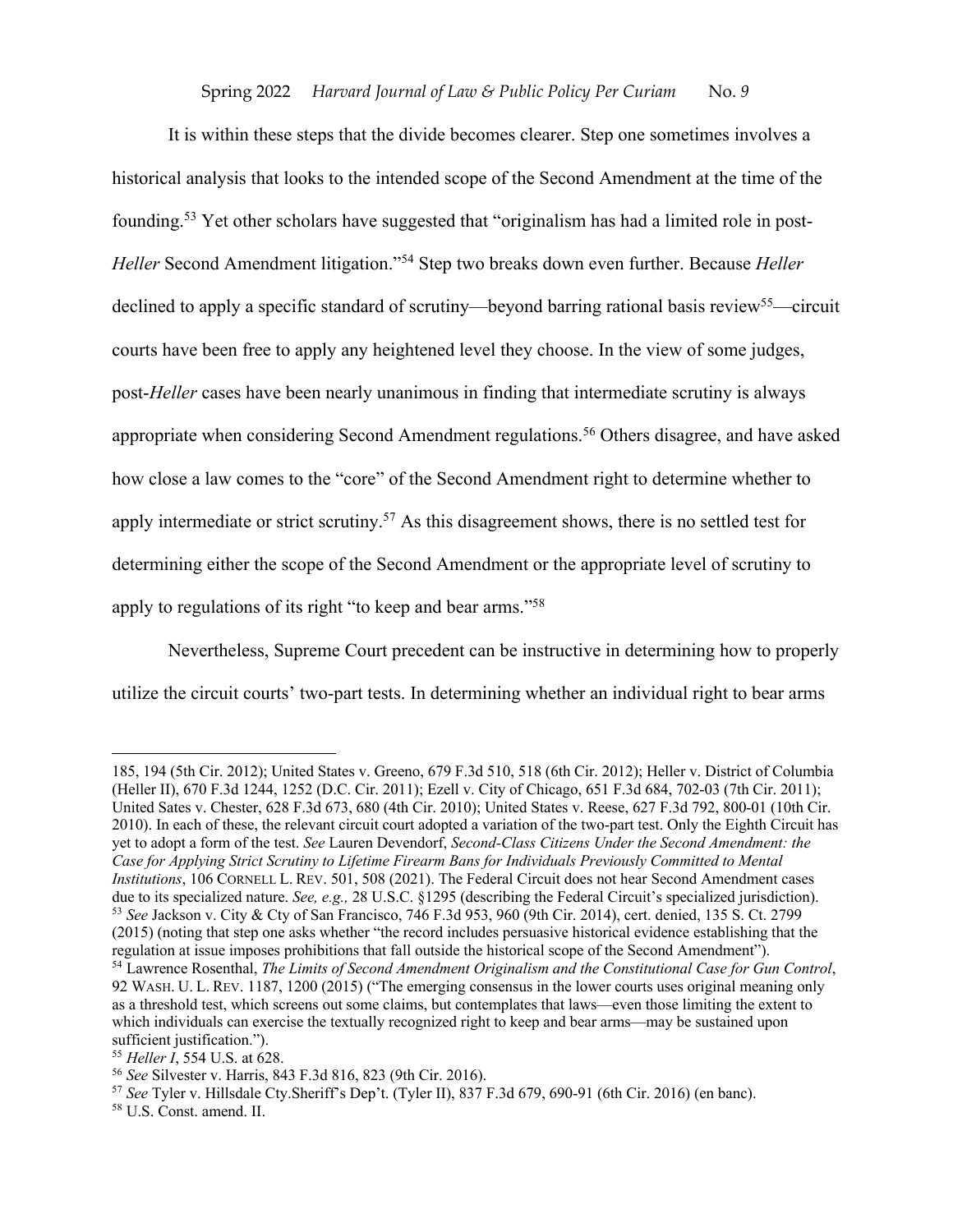for self-defense was included within the scope of the Second Amendment, the Court in *Heller* conducted a historical analysis.<sup>59</sup> It first looked to the post-ratification commentary, and subsequently to caselaw both preceding and following the Civil War.<sup>60</sup> The Court placed great weight on the contemporary interpretations that "[t]he right to self defence [sic] is the first law of nature,"<sup>61</sup> as well as later interpretations that the Second Amendment right appeared to be a personal one.62 Because the Supreme Court in *Heller* and its progeny analyzed the scope of the Second Amendment in its historical context, step one of the circuit courts' two part tests should be interpreted as many rightly have: as a question of history.<sup>63</sup>

Step two ostensibly complies with *Heller's* use of tiered scrutiny over any sort of "judge empowering interest balancing inquiry."64 Nonetheless, there is some scholarly consensus that, in practice, circuit courts "have effectively embraced the sort of interest-balancing approach that Justice Scalia condemned, . . . applying it in a way that . . . leads to all but the most drastic restrictions on guns being upheld."65 This standard, which more closely resembles the rational basis test that the Court expressly disavowed in *Heller*, is clearly in tension with Supreme Court precedent.66 A better application of step two, in which a court asks how close to the "core" of the

<sup>59</sup> *See Heller I*, 554 U.S. at 605-19.

<sup>60</sup> *Id.*

<sup>61</sup> *Id.* at 606 (citing 2 Tucker's Blackstone 143).

<sup>62</sup> *See* Aldrige v. Commonwealth, 4 Va. 447, 449 (Va. Gen. Ct.) (claiming that restrictions could be placed on "free blacks'" right to bear arms, without claiming that they were prevented from doing so in militia service); United States v. Sheldon, in 5 Transactions of the Supreme Court of the Territory of Michigan 337, 346 (W. Blume ed. 1940) ("The constitution of the United States also grants to the *citizen* the right to keep and bear arms." (emphasis added)).

<sup>63</sup> *See, e.g.,* United States v. Torres, 911 F.3d 1253, 1258 (9th Cir. 2019) (interpreting the first step to ask whether the challenged law "regulates conduct that historically has fallen outside the scope of the Second Amendment"); *Jackson*, 746 F.3d at 960 (asking in step one whether the "prohibitions . . . fall outside the historical scope of the Second Amendment").

<sup>64</sup> *Heller I*, 554 U.S. at 634 (internal quotation marks omitted).

<sup>65</sup> Allen Rostron, *Justice Breyer's Triumph in the Third Battle Over the Second Amendment*, 80 GEO. WASH. L. REV. 703, 706-07 (2012); *see* Brief for Firearms Policy Coalition, Inc. et al. as Amici Curiae Supporting Petitioners at 10, *Jackson*, 135 S. Ct. at 2799 (No. 14-704) ("De Facto Interest-Balancing Is Now The Prevailing Rule In The Lower Courts.").

<sup>66</sup> *Heller I*, 554 U.S. at 628.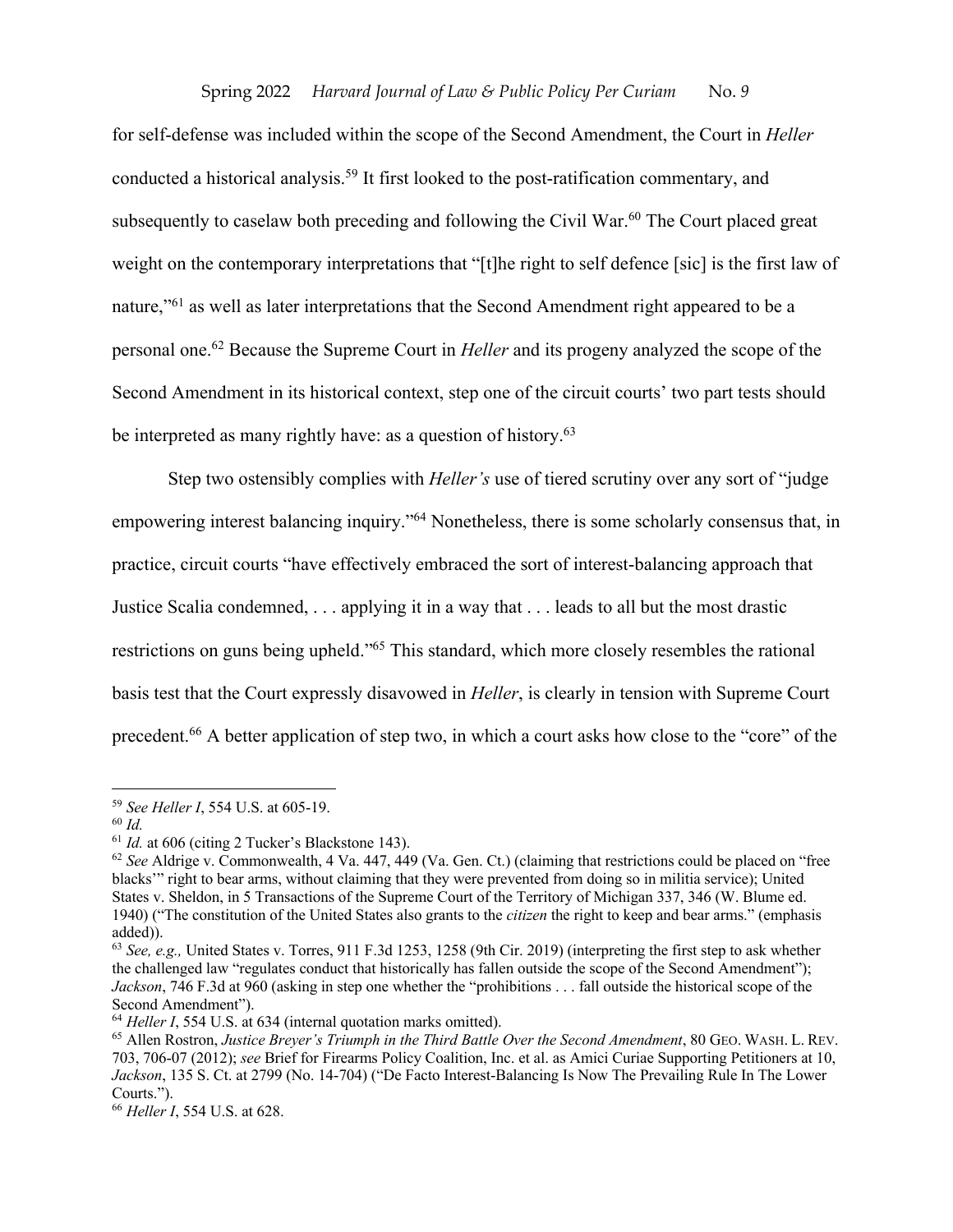Second Amendment a law encroaches,<sup>67</sup> can also be determined from *Heller*. There, the Court explained that "the sorts of weapons protected were those in common use at the time."68 Later cases have elaborated that the relevant time is that of the judicial review.<sup>69</sup> This standard, which the Court has reiterated in subsequent cases,<sup>70</sup> has been accepted by many lawyers as determinative.<sup>71</sup> Therefore, the appropriate standard for how close a law is to the core of the Second Amendment—and subsequently the required scrutiny—is how common the regulated weapon or conduct is. This standard allows those arms protected by the Second Amendment to evolve as technology progresses, placing the amendment on equal footing with others in the Bill of Rights.72

This version of the two-part test brings the circuit courts' case law into harmony with the

Supreme Court's precedent in *Heller* and *McDonald*. Thus, a proper formulation of the two-part

<sup>67</sup> *Tyler II*, 830 F.3d at 690-91.

<sup>68</sup> *Heller I*, 554 U.S. at 627 (internal quotation marks omitted); *see* Nicholas Griepsma, *Concealed Carry Through Common Use: Extending Heller's Constitutional Construction*, 85 GEO. WASH. L. REV. 284, 310 (2017) (describing the benefits of the "common use test").

 $^{69}$  Caetano v. Massachusetts, 577 U.S. 411, 420 (2016) (Alito, J., concurring). To suggest otherwise would undermine *Heller*'s protection of handgun ownership based on their popularity at the time of the case. *Heller I*, 554 U.S. at 629.

<sup>70</sup> *See, e.g.*, *id.* at 411-12 (per curiam) (discussing the lower court's error in applying the common use test). Some justices have expressed explicit support for the standard. Justice Alito, joined by Justice Thomas, said that after *Heller*, "the pertinent Second Amendment inquiry is whether [the arms] are possessed by law-abiding citizens for lawful purposes *today*." *Id.* at 420 (Alito, J., concurring).

<sup>71</sup> *See* Brief for the Firearms Policy Coalition, et al., as Amicus Curiae in Support of Plaintiffs-Appellants, Rupp, et al. v. Becerra, No. 19-56004, 6-7 (9th Cir. 2020) (noting that the relevant Second Amendment inquiry is whether the arms are in common use); Jake Charles, *Heller and the Vagaries of History*, Second Thoughts (Sept. 16, 2019), https://sites.law.duke.edu/secondthoughts/2019/09/16/heller-and-the-vagaries-of-history [https://perma.cc/2G7Z-42CK] (distinguishing the "common use test" from the "quintessential self-defense weapon test"); Griepsma, *supra* note 68, at 310 (arguing that the "common use test" offers the most consistent standard of review, and should be applied to protect concealed carry); Cody J. Jacobs, *End the Popularity Contest: A Proposal for Second Amendment* 

*<sup>&</sup>quot;Type of Weapon" Analysis*, 83 TENN. L. REV. 231, 245-47 (2015) (describing the issues presented by *Heller*'s "common use" test); Jordan E. Pratt, *Uncommon Firearms as Obscenity*, 81 TENN. L. REV. 1, 4 (2014) (recounting the ambiguities of "*Heller*'s common use test"); Nicholas J. Johnson, *The Second Amendment in the States and the Limits of the Common Use Standard*, HARV. L. & POL'Y REV. ONLINE, https://harvardlpr.com/online-articles/thesecond-amendment-in-the-states-and-the-limits-of-the-common-use-standard (describing the limits of the "common use standard").

<sup>72</sup> *Heller I*, 554 U.S. at 582 ("Just as the First Amendment protects modern forms of communications and the Fourth Amendment applies to modern forms of search, the Second Amendment extends, prima facie, to all instruments that constitute bearable arms, even those that were not in existence at the time of the founding." (internal citations omitted)).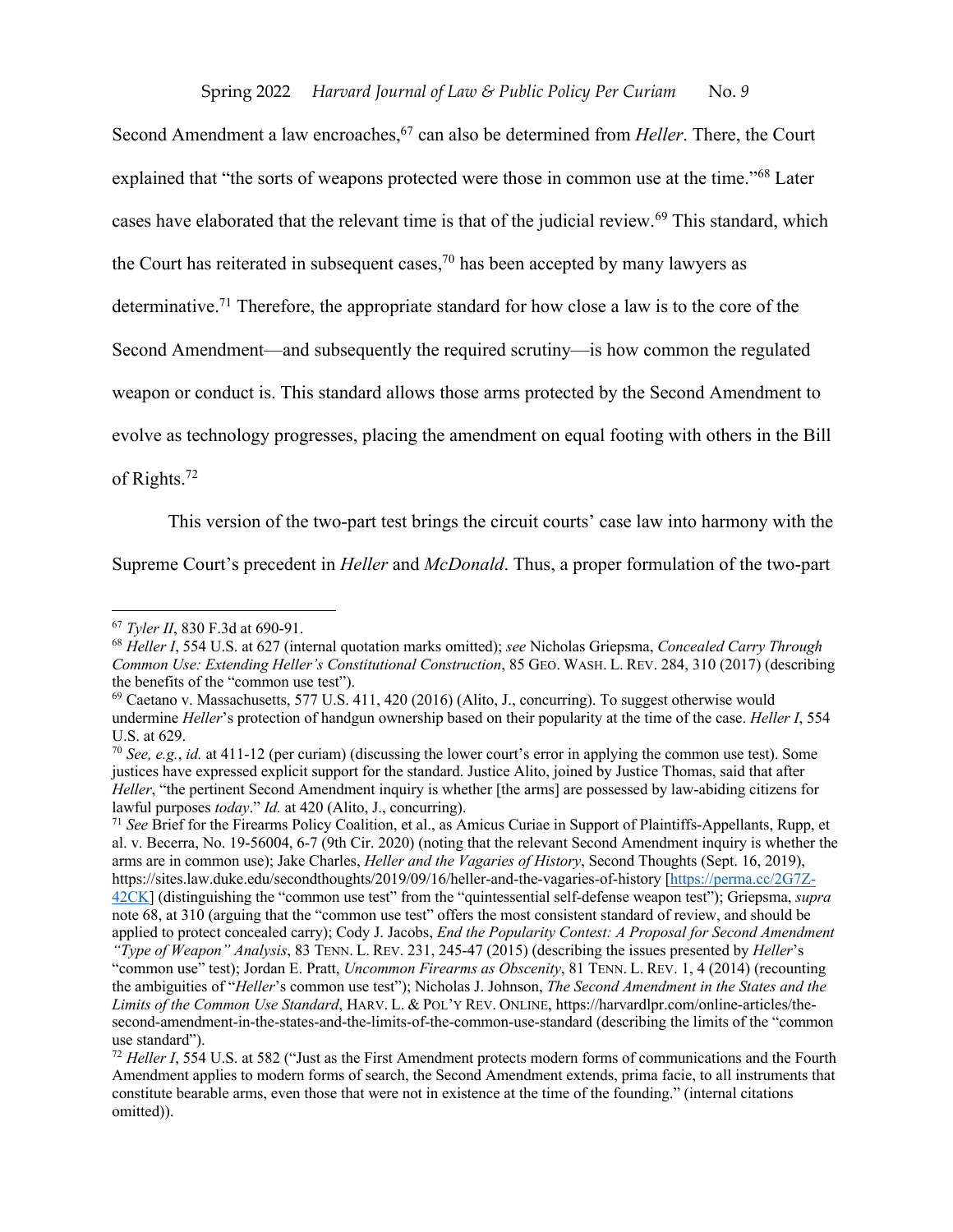test can be stated as follows: in step one, a court asks whether under the historical understanding of the Second Amendment, an activity is within the scope of the amendment; in step two, a court asks whether the regulated activity is a common one today,<sup>73</sup> and if so, applies strict scrutiny to the challenged law.

# **III. Bans on Unfinished Receivers Are Unconstitutional**

To evaluate the constitutionality of these state regulations of unfinished receivers, the first question is whether the laws fall within the guarantee of the Second Amendment.<sup>74</sup> A historical analysis is necessary to determine whether the regulated conduct has historically fallen outside the scope of the amendment.<sup>75</sup>

At the founding, there was no centralized firearm manufacturing industry. Rather, individual blacksmiths crafted firearms for sale, and every gun was handmade and unique.<sup>76</sup> Even Remington Arms, one of the largest firearm manufacturers today, began life when its founder, Eliphalet Remington, began hand-building rifles in 1816.77 It was not until the midnineteenth century that names such as Colt, Winchester, and Smith & Wesson brought largescale production to the world of firearms.<sup>78</sup>

Those that crafted earlier firearms were not necessarily gunsmiths by trade. In fact, many were primarily employed as blacksmiths, craftsmen, or even professionals.<sup>79</sup> Anthony Jankofsky,

<sup>73</sup> *Caetano*, 577 U.S. at 420 (Alito, J., concurring).

<sup>74</sup> *See Marzzarella*, 614 F.3d at 89.

<sup>75</sup> *Torres*, 911 F.3d at 1258.

<sup>76</sup> Brief for the Madison Soc'y Found., Inc. as Amicus Curiae Supporting Plaintiffs-Appellants at 6, Def. Distributed v. U.S. Dep't of State, 2016 WL 5383110 (5th Cir. 2016) (No. 15-507559).

<sup>77</sup> Remington, *This is Remington Firearms*, https://www.remarms.com/about-us [https://perma.cc/SV64-YCNG]. <sup>78</sup> *See* Colt, *The Colt Story*, https://www.colt.com/timeline [https://perma.cc/35LS-TM69]; Winchester Repeating

Arms, *The Complete History of Winchester Repeating Arms*, https://www.winchesterguns.com/news/historicaltimeline.html [https://perma.cc/5Y9X-4C53]; Smith & Wesson, *Our Story*, https://www.smith-wesson.com/ourstory [https://perma.cc/H3Z4-V94Q].

 $\bar{7}9$  Henry J. Kauffman, EARLY AMERICAN GUNSMITHS 1650-1850, at 4-5 (1952).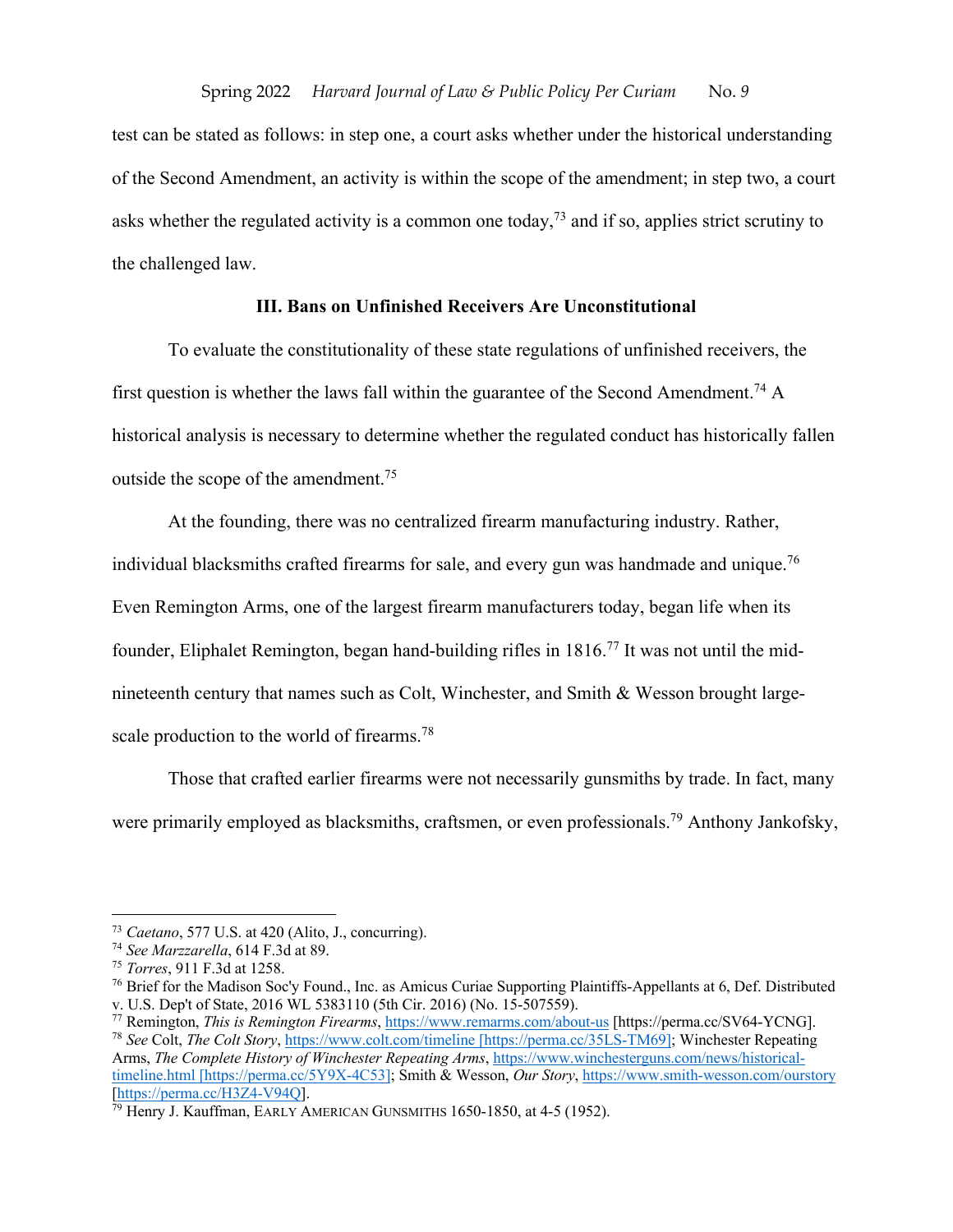a locksmith from South Carolina, advertised that he created guns on the side in 1777.<sup>80</sup> Meanwhile, Ignatius Leitner, an attorney from Pennsylvania, advertised in 1800 that besides drawings "deeds, mortgages . . . and administrators accounts," he also made "rifles, still cocks . . . [and] gun mountings."81 These advertisements illustrate the strong tradition of gun-making in early America as "primarily a civilian activity."82

The framers of the Second Amendment understood this tradition to be within its ambit. One contemporary delegate to the Continental Congress noted his opinion that "Americans ought to be more industrious in making [firearms] at home."<sup>83</sup> This general view by the framers was informed by their experience in the Revolutionary War, in which "gun-making at home was *essential* to the Continental Army."84

Further, this tradition did not just include those smiths who hammered components from raw iron. Rather, just as it is today with unfinished receivers, it was often more practical and efficient for home gun-makers to assemble pre-made components than to start with raw materials.85 The colonial-era home firearm-builders purchased firing mechanisms from continental Europe, barrels from England, and stocks from local carpenters.<sup>86</sup> Over two-centuries have passed since then, and technology has advanced. Today, firearm-builders purchase unfinished receivers, mill them out, and assemble them with a trigger assembly, stock, upper receiver, and barrel, to build an AR-15. The technological advancements, however, do not

<sup>85</sup> *Id.*

<sup>80</sup> *Id.* at 10.

<sup>81</sup> *Id.* at 61.

<sup>82</sup> *Stop Gun Violence: Ghost Guns: Testimony of Ashley Hlebinsky Before the Subcomm. on the Constitution*, 117th Cong. (2021).

<sup>83</sup> Letter from Joseph Hewes to Samuel Johnston (Feb. 13, 1776), *in* 10 COLONIAL RECORDS OF N.C. 447 (William L. Saunders, ed., 1890).

<sup>84</sup> *Testimony of Ashley Hlebinsky*, *supra* note 81 at 6.

<sup>86</sup> *Id.* at 5.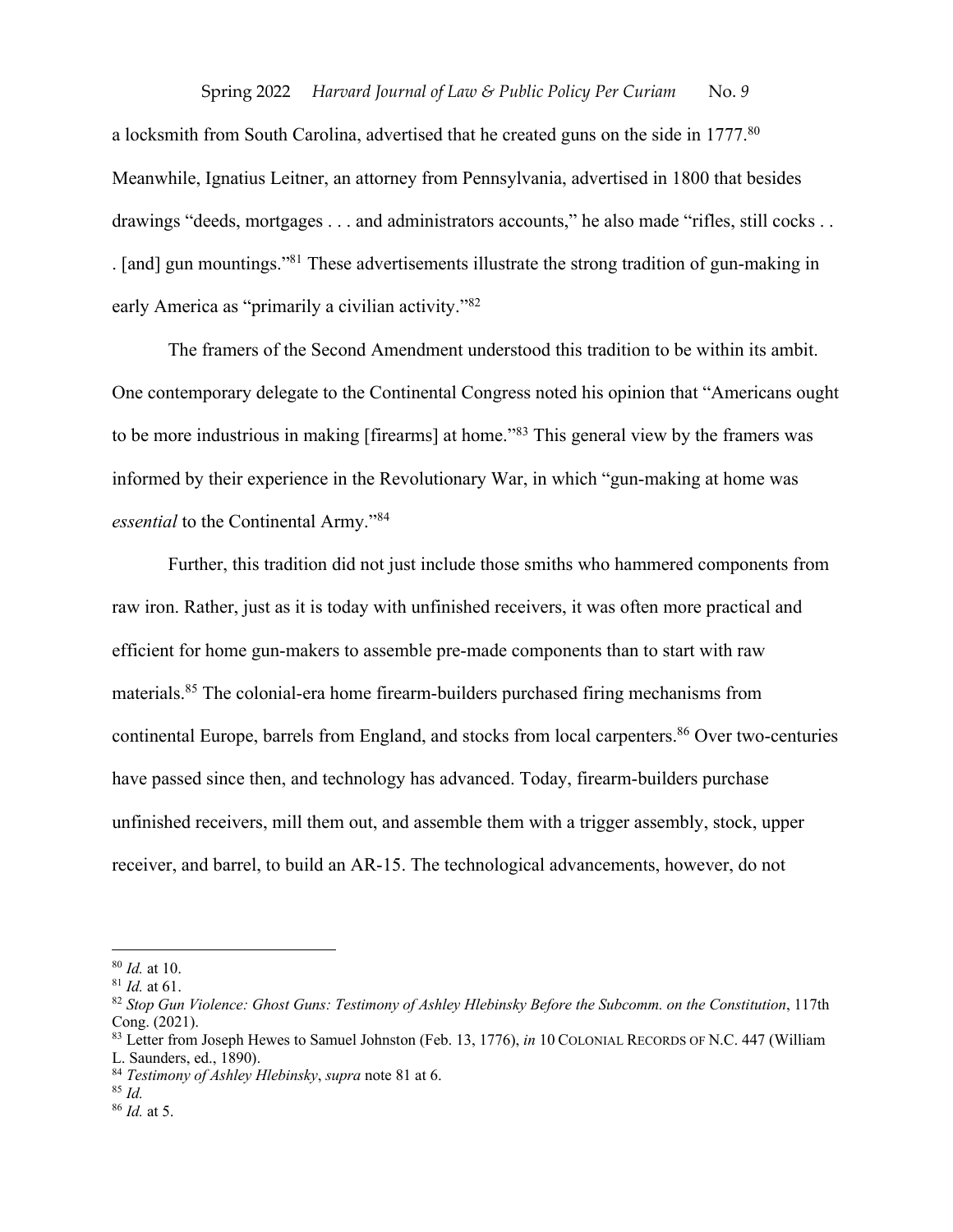remove these components from the tradition of home gun-making that is protected by the Second Amendment.<sup>87</sup>

The tradition of home firearm manufacturing was an integral part of what it meant at the founding "to keep and bear arms."88 Further, the history of purchasing components to assemble firearms at home draws a clear analogy to the methods employed by those who construct guns using unfinished receivers today. For these reasons, the ability to manufacture guns at home using firearm components or "precursor parts" such as unfinished receivers is within the scope of the Second Amendment.

Once a regulation has been determined to burden activity protected by the Second Amendment, the two-part test next looks to the applicable level of scrutiny to be applied.<sup>89</sup> As discussed above, strict scrutiny is to be applied whenever the regulation burdens the "core" of the Second Amendment. <sup>90</sup> Under *Heller*, the activities found at the core of the amendment should be viewed as those commonly performed by "law-abiding citizens for lawful purposes today."91 If it is, a court should apply strict scrutiny. Otherwise, a court might use intermediate scrutiny.

While it is impossible to quantifiably estimate just how prolific the practice is—because most home gun-makers do not report their privately manufactured and held firearms—the data that exists suggests that it is widespread even to this day.<sup>92</sup> The ATF has released that during 2019, law enforcement recovered approximately 10,000 privately manufactured firearms.<sup>93</sup> The

<sup>87</sup> *See id.* at 6.

<sup>88</sup> U.S. Const. amend. II.

<sup>89</sup> *See Marzzarella*, 614 F.3d at 89.

<sup>90</sup> *Tyler II*, 837 F.3d at 690.

<sup>91</sup> *Caetano*, 577 U.S. at 420 (Alito, J., concurring) (emphasis removed); *see Heller I*, 554 U.S. at 629 (holding that handgun ownership is protected because they "are the most popular weapon chosen by Americans for self-defense"). <sup>92</sup> *See Testimony of Ashley Hlebinsky*, *supra* note 81 at 6 ("Despite the emergence of armories, mass production, and the innovation of prominent manufacturers, the role of the individual never went away and still exists today."). <sup>93</sup> Zusha Elinson, *Ghost-Gun Company Raided by Federal Agents*, WALL ST. J. (Dec. 11, 2020 at 7:40 am ET). It is

worth noting that not all of these are recovered because of their use in a crime, but could be uncovered because of red flag laws or through searches on other grounds.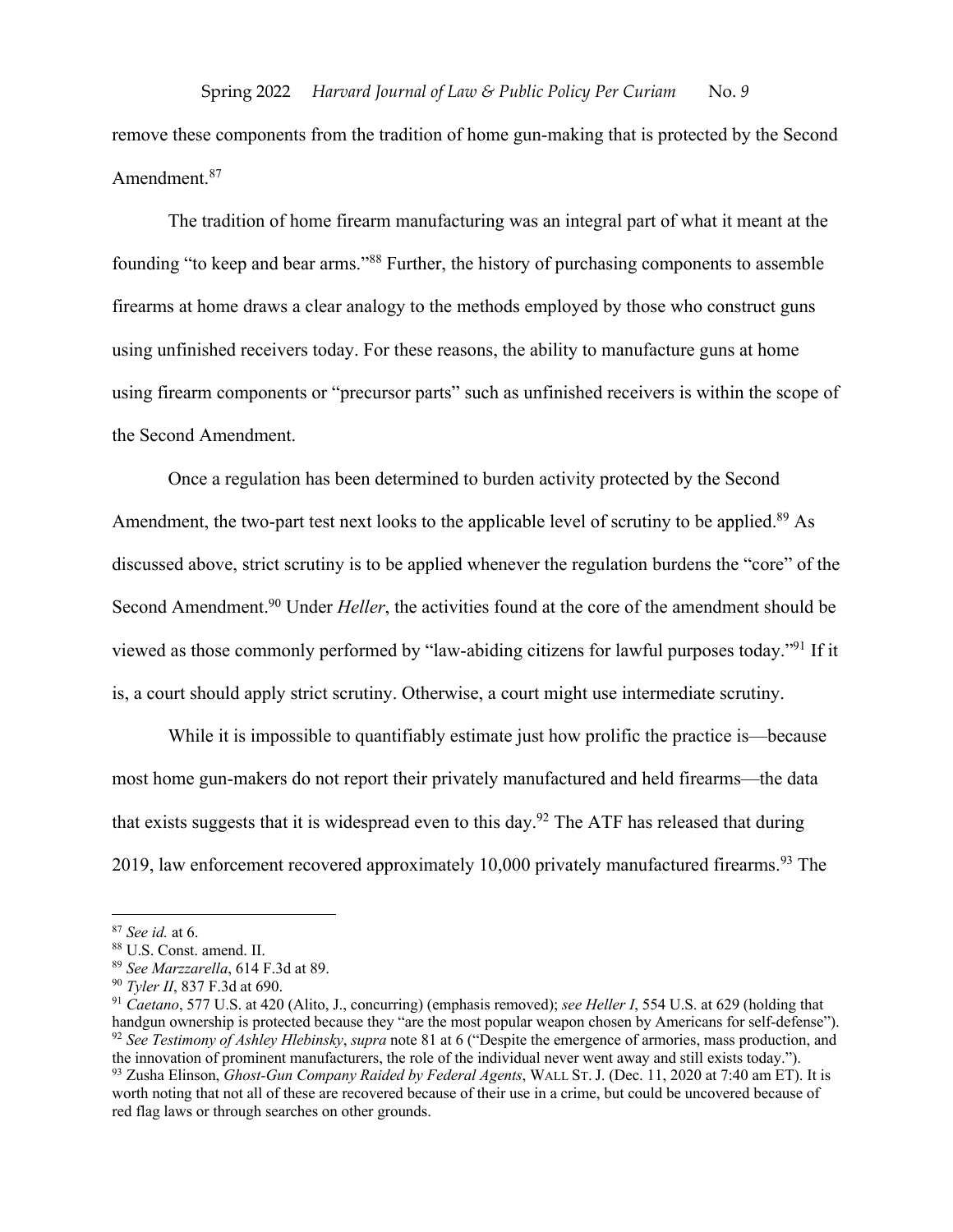agency further estimates that it recovered a total of approximately 350,000 firearms in the same year, meaning that roughly three-percent were privately manufactured.<sup>94</sup> While this statistic is by no means overwhelming, it provides an insight into the prevalence of privately manufactured firearms. If the statistic for the American firearm population generally is similar to that of those the ATF recovered, then of the estimated 393 million privately owned firearms in the United States, around twelve million are home-built. Even if this number is quite inaccurate—as it likely is—the fact that an entire industry has been built on supplying components to home gun-makers reinforces its scale. <sup>95</sup> While *Heller* neglected to describe *how* common was "common," advocates for regulation of privately manufactured firearms appear to concede that they are widespread.<sup>96</sup> In fact, it is the prevalence of these firearms that concerns them, so it would be difficult for them to argue that home-built firearms are not, to some extent, "in common use."

Supreme Court caselaw suggests that it is common use *today* that is determinative. <sup>97</sup> Still, the historical proliferation of privately manufactured firearms illustrates how their use is firmly cemented in the American tradition, surviving the industrial revolution and remaining common to this day. It can be seen from history that home gun-making using components or precursor parts was considered a common activity at the time of the founding.<sup>98</sup> In the American colonies alone, an estimated 3,000 individual gunsmiths were manufacturing firearms.<sup>99</sup> It is unknown

<sup>95</sup> *See* 80% LOWERS, www.80-lower.com; 80% ARMS, www.80percentarms.com; GRID DEFENSE,

www.ghostrifles.com; 5D TACTICAL, www.5dtactical.com; PALMETTO STATE DEFENSE, www.psdmfg.com. <sup>96</sup> Anna M. Kaplan, *New York State Legislature Passes Nation's Toughest Restrictions on Dangerous, Untraceable Firearms Designed to Evade Background Checks*, THE NEW YORK STATE SENATE (June 8, 2021), https://www.nysenate.gov/newsroom/press-releases/anna-m-kaplan/new-york-state-legislature-passes-nationstoughest [https://perma.cc/5M2J-GSLR].

<sup>&</sup>lt;sup>94</sup> Firearms Trace Data - 2019, Bureau of Alcohol, Tobacco, Firearms, and Explosives, https://www.atf.gov/resource-center/firearms-trace-data-2019.

<sup>(</sup>quoting NY state Senator Brad Hoylman, who referenced the large amount of ghost guns recovered by law enforcement as a reason to support NY's legislation).

<sup>97</sup> *Caetano*, 577 U.S. at 420 (Alito, J., concurring).

<sup>98</sup> *Testimony of Ashley Hlebinsky*, *supra* note 81 at 6.

<sup>&</sup>lt;sup>99</sup> GEORGE D. MOLLER, 1 AMERICAN MILITARY SHOULDER ARMS 107 (2011).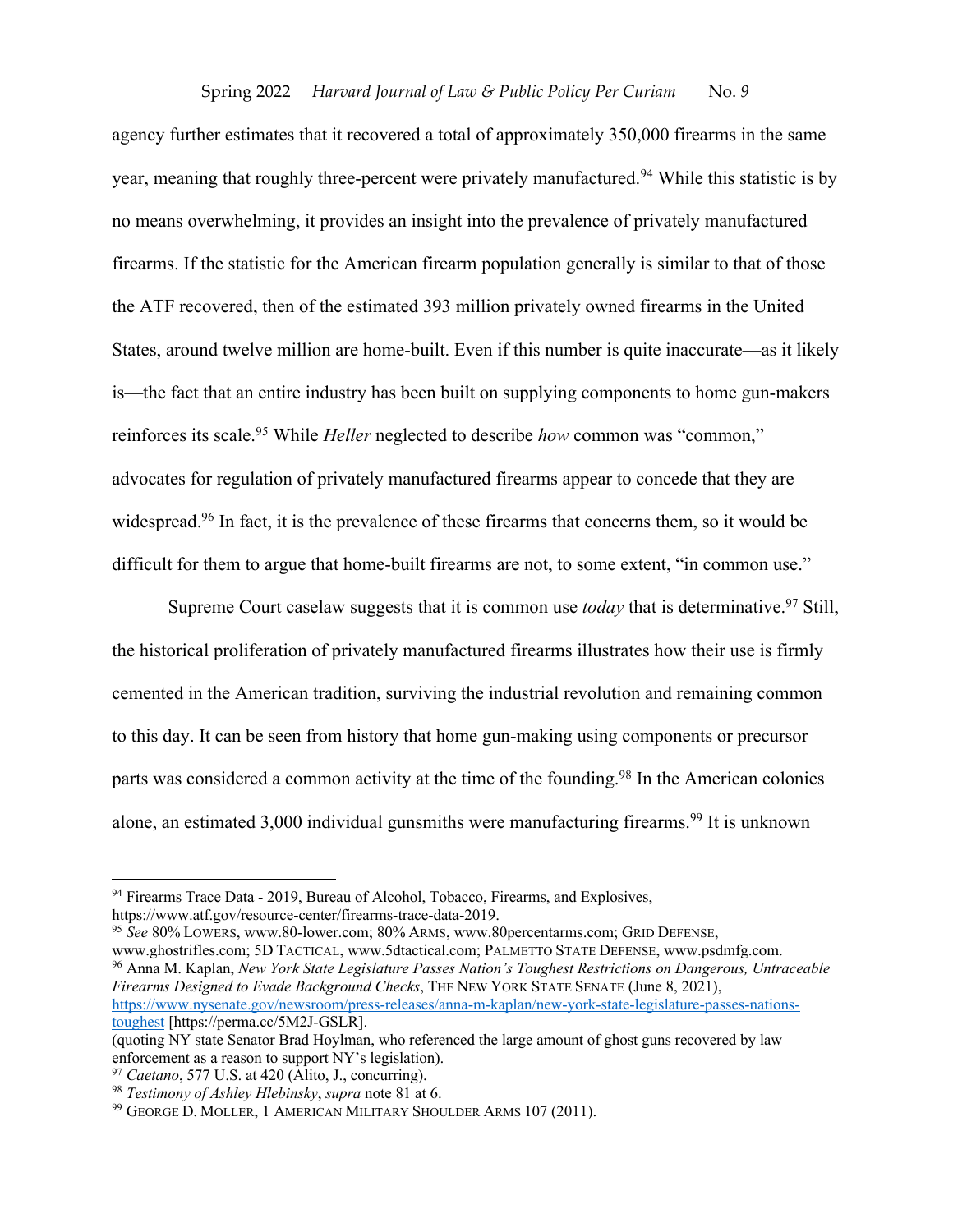how many additional private individuals crafted weapons solely for themselves. What the history teaches us definitively, however, is that during the Revolutionary War, individual craftsmen (both traditional gunsmiths and those of other trades and professions) built most of the weapons used. <sup>100</sup> The *Heller* court gave great weight to the Second Amendment's protection of "arms in common use at the time."101 At the founding, there was no firearm in more common use than that built at home.<sup>102</sup> Even though mass-produced firearms have increased in popularity since then, privately manufactured firearms have maintained their commonness throughout the centuries.<sup>103</sup>

Because building firearms at home is a common activity, and subsequently, privately manufactured firearms are commonly used, their regulation would properly be subject to strict scrutiny. Under this standard, the Government must prove that its law "furthers a compelling interest and is narrowly tailored to achieve that interest."104 While it is possible that states have a compelling interest in regulating unfinished receivers, many of their laws are not narrowly tailored such that they would survive strict scrutiny.

States assert a variety of interests in their regulation of unfinished receivers. Some are procedural, such as enforcing background check laws by not letting felons obtain a firearm by building it.<sup>105</sup> Others are general appeals to safety from spiking gun violence.<sup>106</sup> States have an

<sup>100</sup> *See* Brief for the Madison Soc'y Found., Inc. as Amicus Curiae Supporting Plaintiffs-Appellants at 6, Def. Distributed v. U.S. Dep't of State, 2016 WL 5383110 (5th Cir. 2016) (No. 15-507559) (citing 1775 Va. Acts Dec. Interreg. Ch. 3, 9 HENING'S LAWS OF VIRGINIA 94); *see also* HENRY J. KAUFFMAN, EARLY AMERICAN GUNSMITHS 1650–1850 at 4–5, 10, 14, 55 (1952) (describing advertisements by locksmiths, jewelers, and lawyers for hand-made firearms).

<sup>&</sup>lt;sup>101</sup> *Heller I*, 554 U.S. at 624 (internal quotation marks omitted).

<sup>102</sup> *See generally* Brief for the Madison Soc'y Found., Inc. as Amicus Curiae Supporting Plaintiffs-Appellants, Def. Distributed v. U.S. Dep't of State, 2016 WL 5383110 (5th Cir. 2016) (No. 15-507559)

<sup>103</sup> *Testimony of Ashley Hlebinsky*, *supra* note 81 at 1.

<sup>104</sup> *Cf.* Citizens United v. FEC, 130 S. Ct. 876, 898 (2010) (internal quotation marks omitted).

<sup>105</sup> Kaplan, *supra* note 95.

<sup>106</sup> *Id.*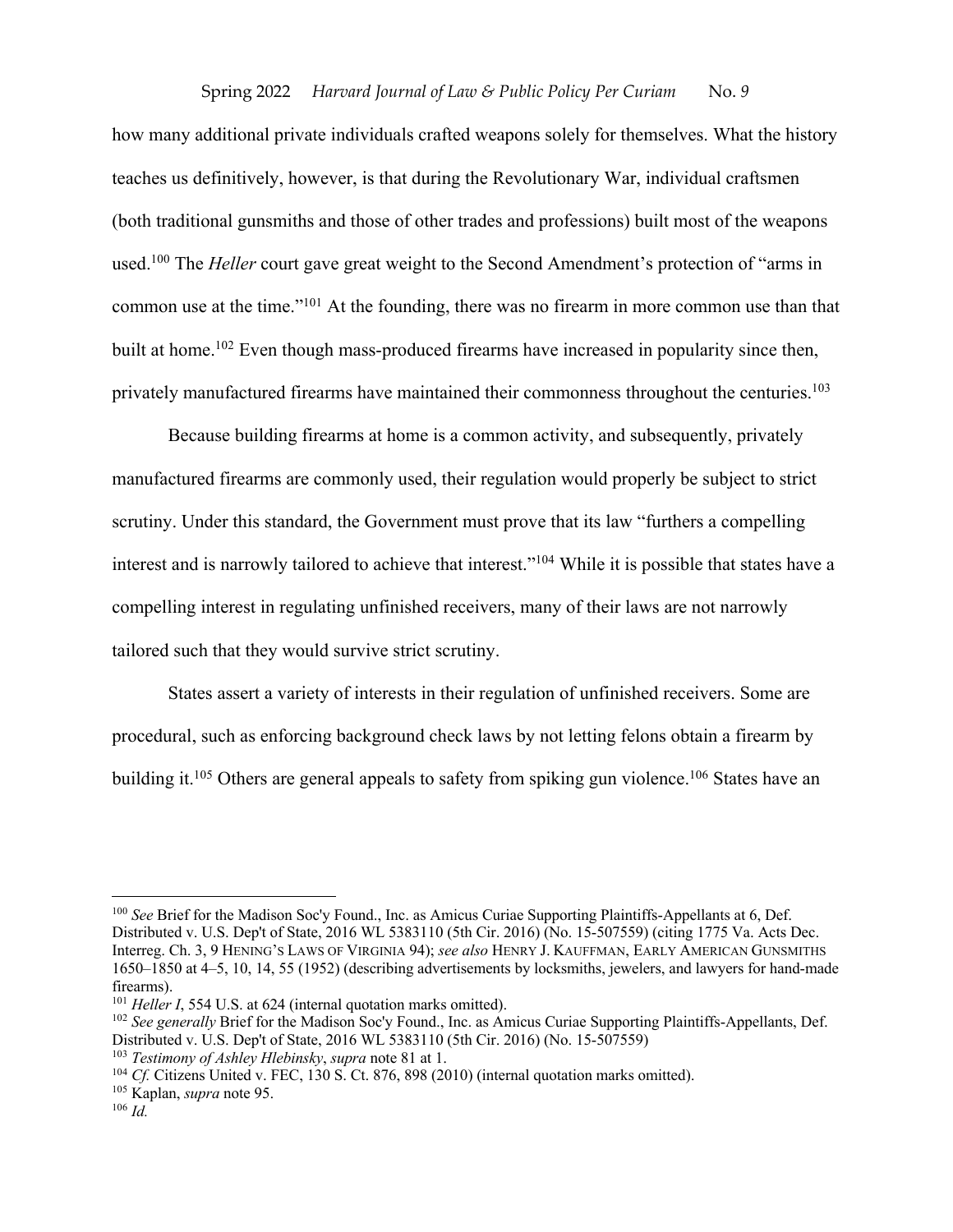inherent interest in enforcing their own laws,  $107$  and state and federal courts have long viewed public safety as a compelling state interest.<sup>108</sup> So, the state interest requirement may be satisfied.

However, many of the state laws are not narrowly tailored to this interest. Nevada's law, for example, criminalizes the sale of unfinished receivers as well as their use in assembling a completed firearm.109 This is drastically overinclusive if the goal is to prevent felons from obtaining firearms or preventing the use of privately made firearms in crime. A less restrictive, yet policy satisfying alternative, is to bar the sale of unfinished receivers to felons, and apply to their sale the same background check requirements as completed firearms.<sup>110</sup> Further, the language of the act, which applies to "unfinished frame<sup>[s]</sup> or receiver<sup>[s]</sup>," is so broad that it could conceivably be applied to a broad range of fabrications, if one could conceivably intend to turn it into a frame or receiver.<sup>111</sup> This could plausibly apply to *any* piece of material that could be further machined into a firearm receiver.<sup>112</sup> Because there are less restrictive alternatives to this broad ban that would be at least as effective in achieving the state's interest, Nevada's law would fail strict scrutiny analysis.<sup>113</sup>

<sup>107</sup> Potrero Hills Landfill, Inc. v. Cnty. Of Solano, 657 F.3d 876, 883 (9th Cir. 2011) (noting the state's vital interest in carrying out its executive functions).

<sup>&</sup>lt;sup>108</sup> *See* United States v. Salerno, 481 U.S. 739, 745, 749 (1987) (finding public safety and crime prevention compelling state interests for the purpose of strict scrutiny review); State v. Roundtree, 952 N.W.2d 765, 782 (Wis. 2021) ("Historically, laws that dispossessed the violent served the compelling state interest in public safety.")

<sup>109</sup> Nev. Assemb. 286, 2021 Leg., 81st Sess. §§3-5 (Nev. 2021). 110 *See* Conn. Pub. Act No. 19-6 (2019).

 $112$  The most intricate and time-consuming machining of unfinished receivers occurs at home during the final steps. Previously, the unfinished receiver is barely more than an aluminum paperweight, and any other suitable block of metal could conceivably take its place. Because the state laws do not dictate how *close* to finished the unfinished receiver must be, the laws are incoherently overbroad.

<sup>113</sup> *See* In re Nat'l Sec. Letter v. Sessions, 863 F.3d 1110, 1125 (9th Cir. 2017). Nevada's law found its way into courts during the summer of 2021. A federal judge rejected the argument that the law violated Nevadan's Second Amendment rights, but then a state judge found that the law violated the Nevada Constitution's due process clause. https://thenevadaindependent.com/article/state-judge-temporarily-blocks-portion-of-new-law-banning-ghost-guns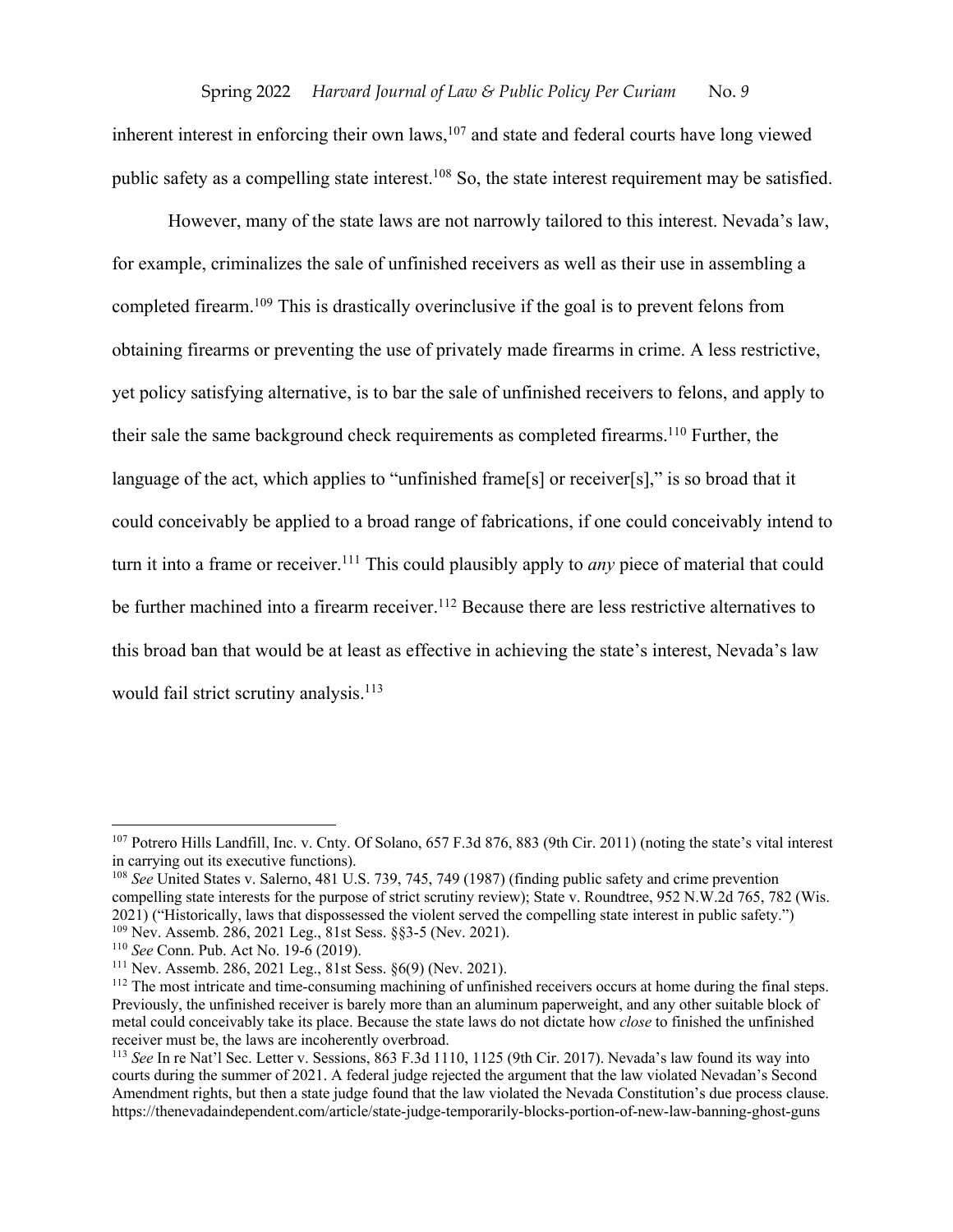Other states with similarly restrictive statutes would face the same result. Like Nevada, New York's law is strikingly broad.114 At its extreme, it makes it illegal to sell an unfinished receiver to anyone other than a licensed gunsmith,<sup>115</sup> making unfinished receivers—typically little more than a solid block of aluminum<sup>116</sup>—more heavily restricted than complete firearms.<sup>117</sup> The District of Columbia similarly prohibits possession of unfinished receivers.<sup>118</sup> These regulations represent a class of state laws that are almost certainly unconstitutional.

Some other states have enacted less exacting legislation that may straddle the line of constitutionality. California, for example, primarily requires that privately manufactured firearms be registered with the state and receive a serial number.<sup>119</sup> This might be narrowly tailored to the state's interest, since it meets the policy objective without removing a citizen's ability to assemble the firearm in the first place. However, the California law also bans sales of privately manufactured firearms,<sup>120</sup> which seems to place it on grounds closer to Nevada's. Connecticut, along with requiring the affixing of a serial number, makes the standards for possessing an unfinished receiver the same as that for owning a firearm. <sup>121</sup> This standard seems to be tailored quite closely to the state interest in enforcing its own firearm possession laws.

Thus, while some state laws may survive constitutional review, those that extend to total bans on the possession of unfinished receivers could not. The ability to build a firearm at home is firmly within the scope of the Second Amendment, and its prolific tradition puts it at the core of

<sup>114</sup> Scott J. Beigel Unfinished Receiver Act, 2021 Sess. Law News of N.Y. Ch. 519 (West).

 $115$  *Id.* §3(10).

<sup>116</sup> 80% Lower, *What is an unfinished receiver Receiver*, https://www.80-lower.com/80-percent-lower [https://perma.cc/EJU6-793D].

 $117$  In New York, citizens who are not gunsmiths may possess completed firearms if they obtain a license. N.Y. PENAL LAW §§265.01-b, 400.00.

<sup>118</sup> D.C. CODE ANN. §§7-2501.01, 7-2502.02, 22-4515(a) (West 2001).

<sup>119</sup> CAL. PENAL CODE §29180(b)(1).

<sup>120</sup> CAL. PENAL CODE §29180(d)(1).

<sup>121</sup> Conn. Pub. Act No. 19-6 (2019).